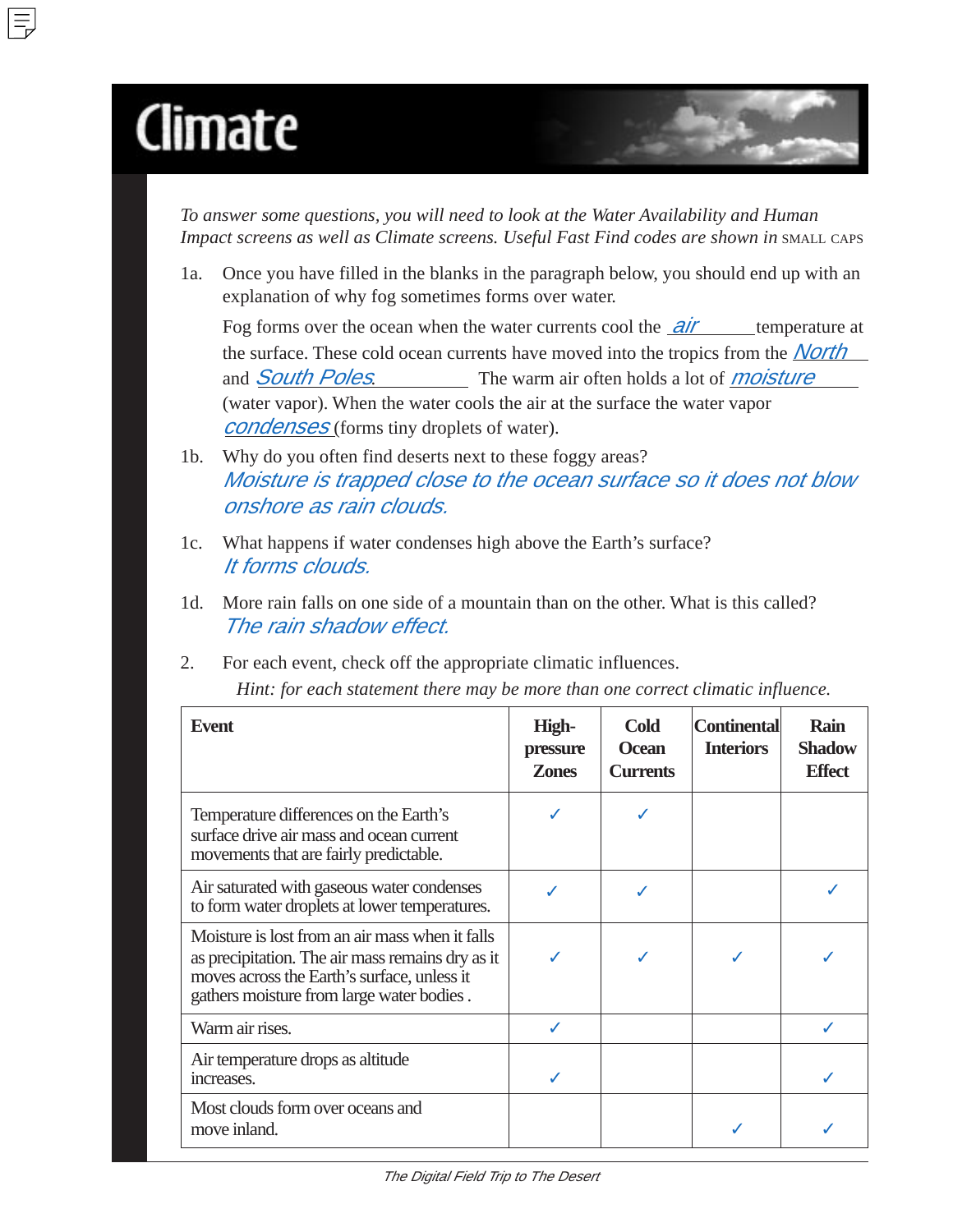## **3-2 • Climate**

- 3a. The following diagram shows a HADLEY CELL on either side of the equator. On the diagram label these features:
	- a) North and South
	- b) the equator
	- c) area where sun's radiation is the greatest
	- d) area where condensation occurs
	- e) area where precipitation occurs
	- f) trade wind deserts
	- g) 30 degrees north and south of the equator
	- h) color the arrows blue for cold air, white as the air warms up, yellow as it gets even warmer and red where it is the warmest.
	- i) from the CLIMATIC INFLUENCES QUIZ indicate where on the Hadley Cell you expect to find the Sahara Desert, the Gibson Desert and the great rainforest of Brazil

## Students can either label directly on their diagrams or they can assign numbers to each feature and put the numbers on their diagrams.

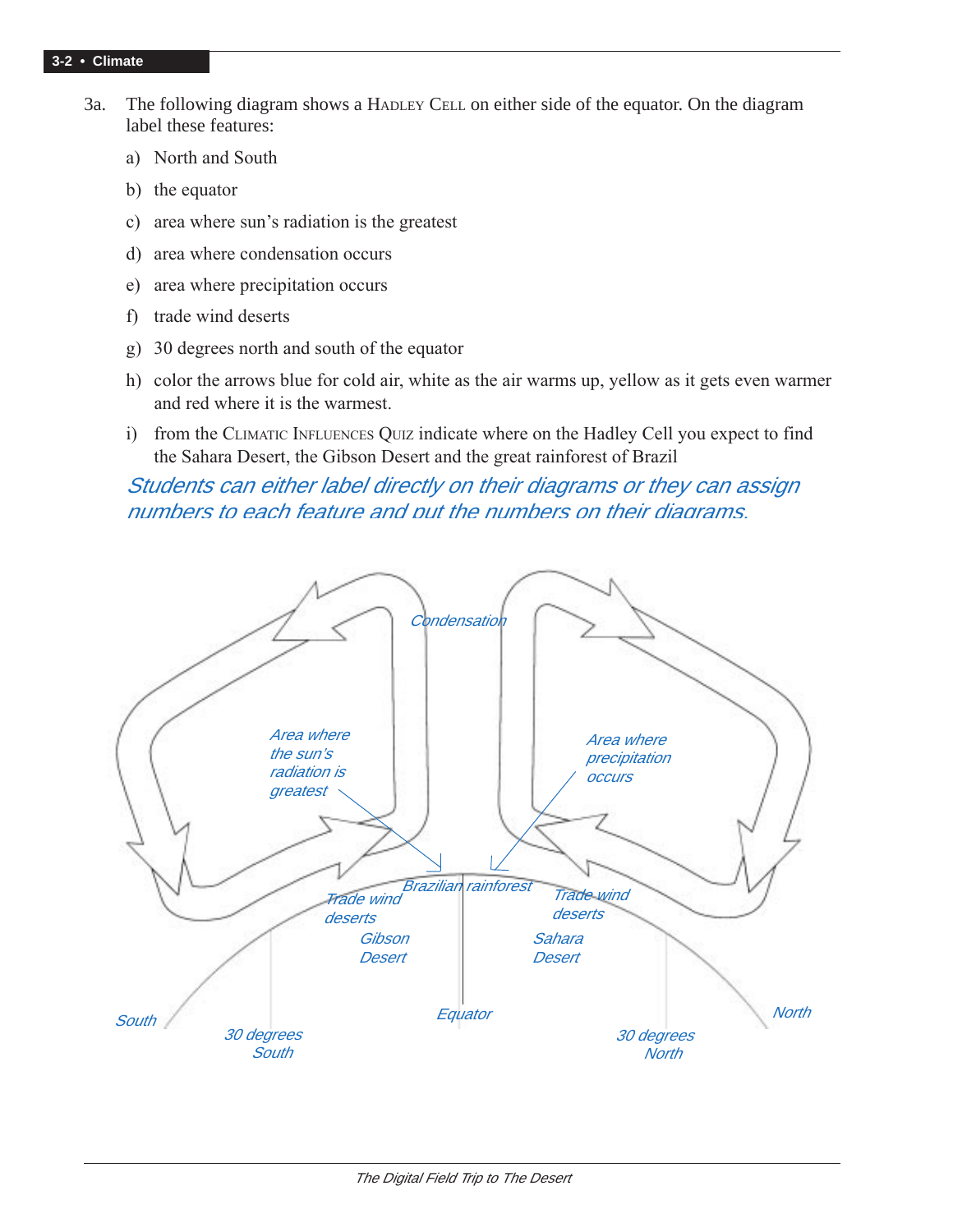3b. The Hadley Cell represents only part of the water cycle: evaporation, condensation and precipitation. The other part of the water cycle is concerned with what happens to the water after it reaches the ground. Describe all of the possible things that can happen to a raindrop before it evaporates into the atmosphere again. Make sure you consider other biomes, such as the rainforest, in addition to the desert.

Rain that is not absorbed into the ground is called surface runoff. Some of this runoff will immediately evaporate into the atmosphere. In the desert, this is what will happen to most of the water. In other biomes such as rainforests, most of the water will be collected elsewhere first. Much of the runoff will go into streams, rivers and lakes. This is called surface water. From there, some will evaporate or seep into the ground, but most of the water will end up in the oceans before evaporating.

Plants and animals will also use some of the water.

Some water will seep into the soil and eventually into underground aquifers where it can stay for thousands of years. This is called groundwater. This water may reach the surface again at a spring where it will either evaporate or make its way to the oceans by way of streams, rivers, and lakes.

Humans use both surface water and groundwater for residential, industrial and agricultural purposes. This water eventually enters the environment again as surface water or groundwater.

- 4a. What is the source of energy that causes the Hadley Cell to run? The sun
- 4b. What role does gravity play in the Hadley Cell? In the high-pressure zone the cool, dense air is pulled toward the Earth's surface by gravity. In the low-pressure zone the warm air expands and becomes lighter. Gravity does not hold it close to the Earth's surface.
- 4c. How does this movement of air cause trade winds? When the dense air is pulled down towards the Earth's surface by gravity, it needs somewhere to go. The natural path for it to follow is towards the equator where air is constantly being drawn upwards. The suction of the air from the high-pressure zone to the low-pressure zone is what causes tradewinds.
- 5a. What is the primary cause of mid-latitude deserts? Subtropical deserts? Mid-latitude deserts are primarily caused by continentality. Subtropical deserts are primarily caused by high pressure.